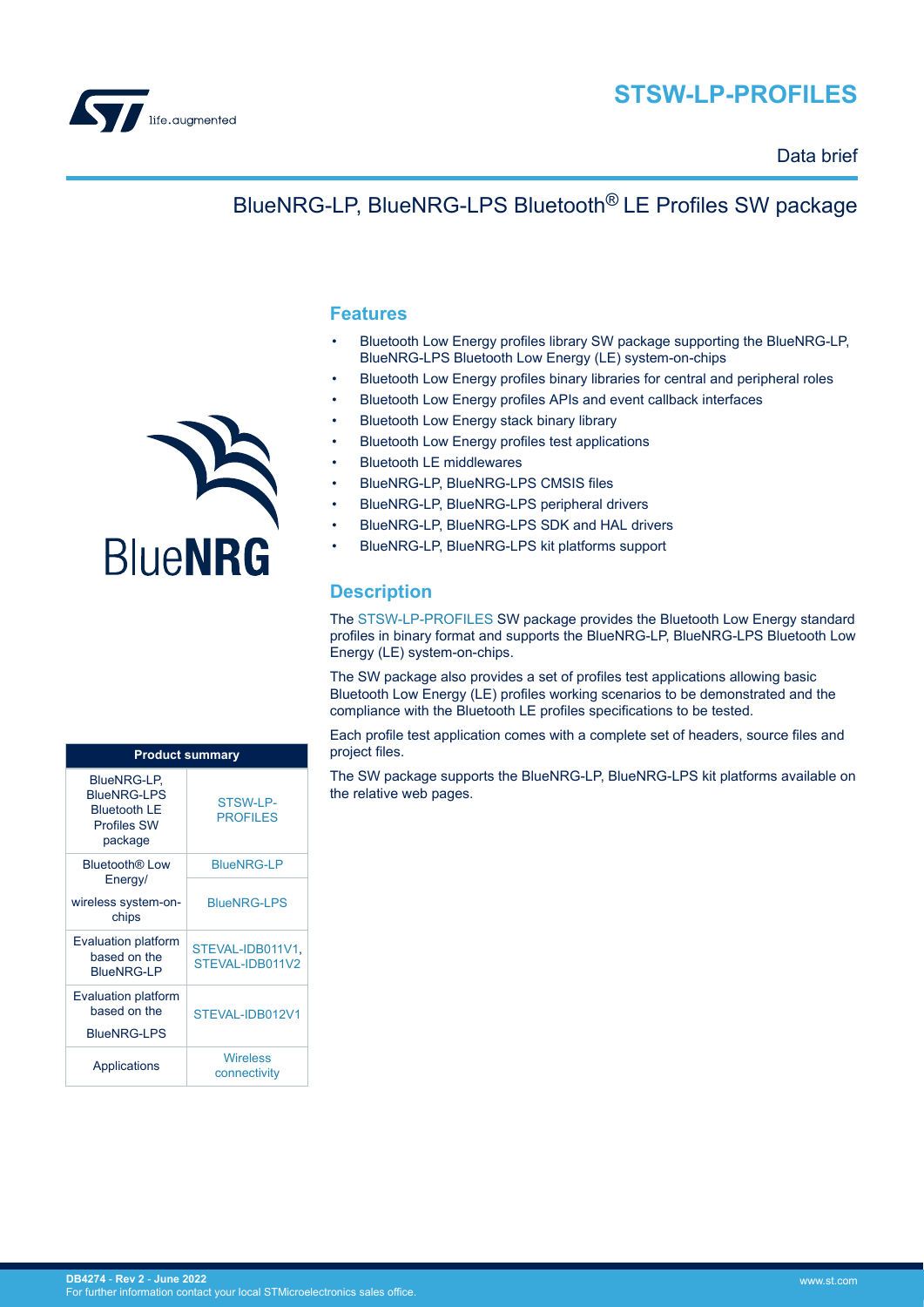## **Revision history**

| <b>Date</b> | Version | <b>Changes</b>                                     |
|-------------|---------|----------------------------------------------------|
| 27-Jul-2020 |         | Initial release.                                   |
| 14-Jun-2022 |         | Added reference to the BlueNRG-LPS and related kit |

### **Table 1. Document revision history**